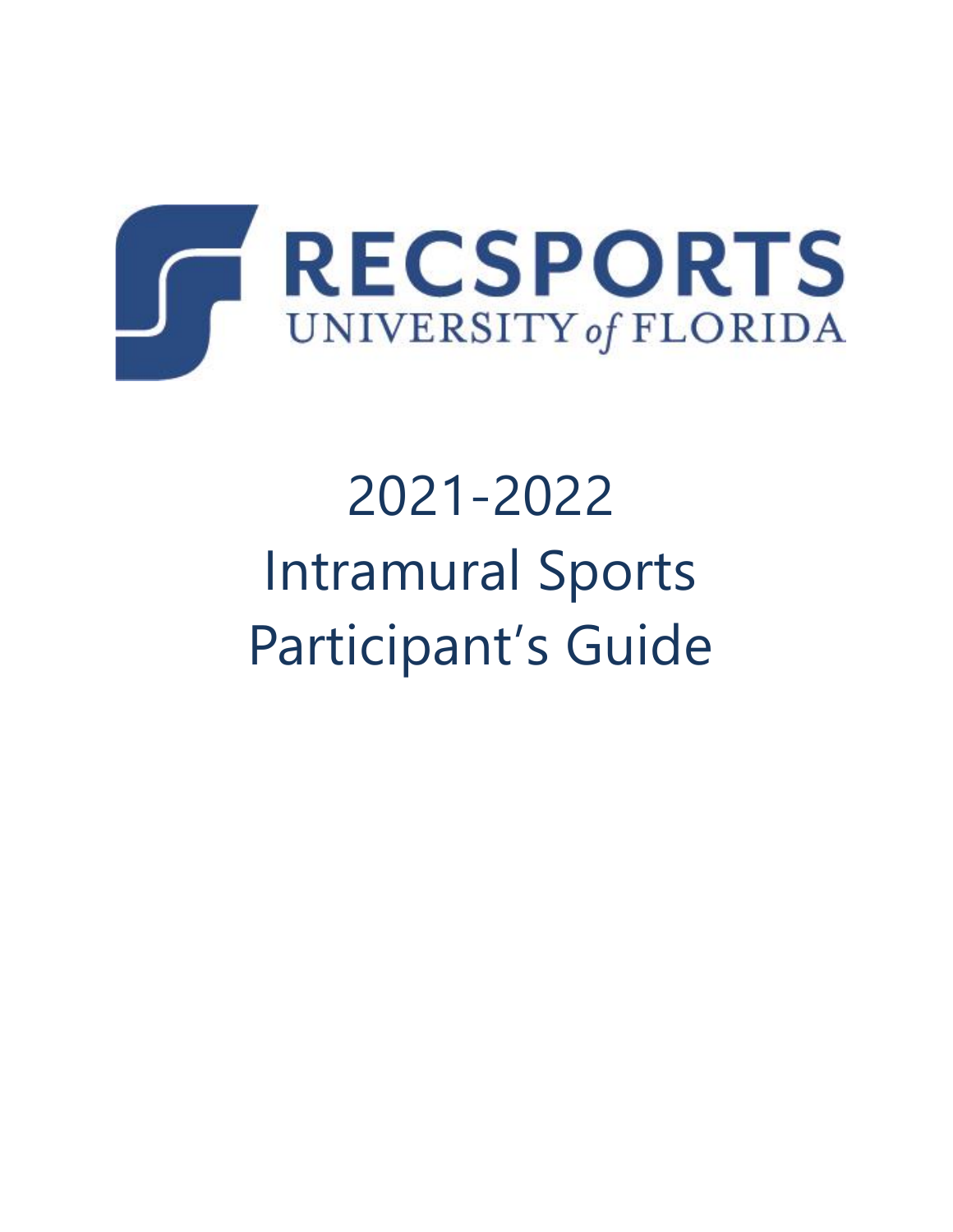

**INTRAMURAL SPORTS** 

# **CONTENTS**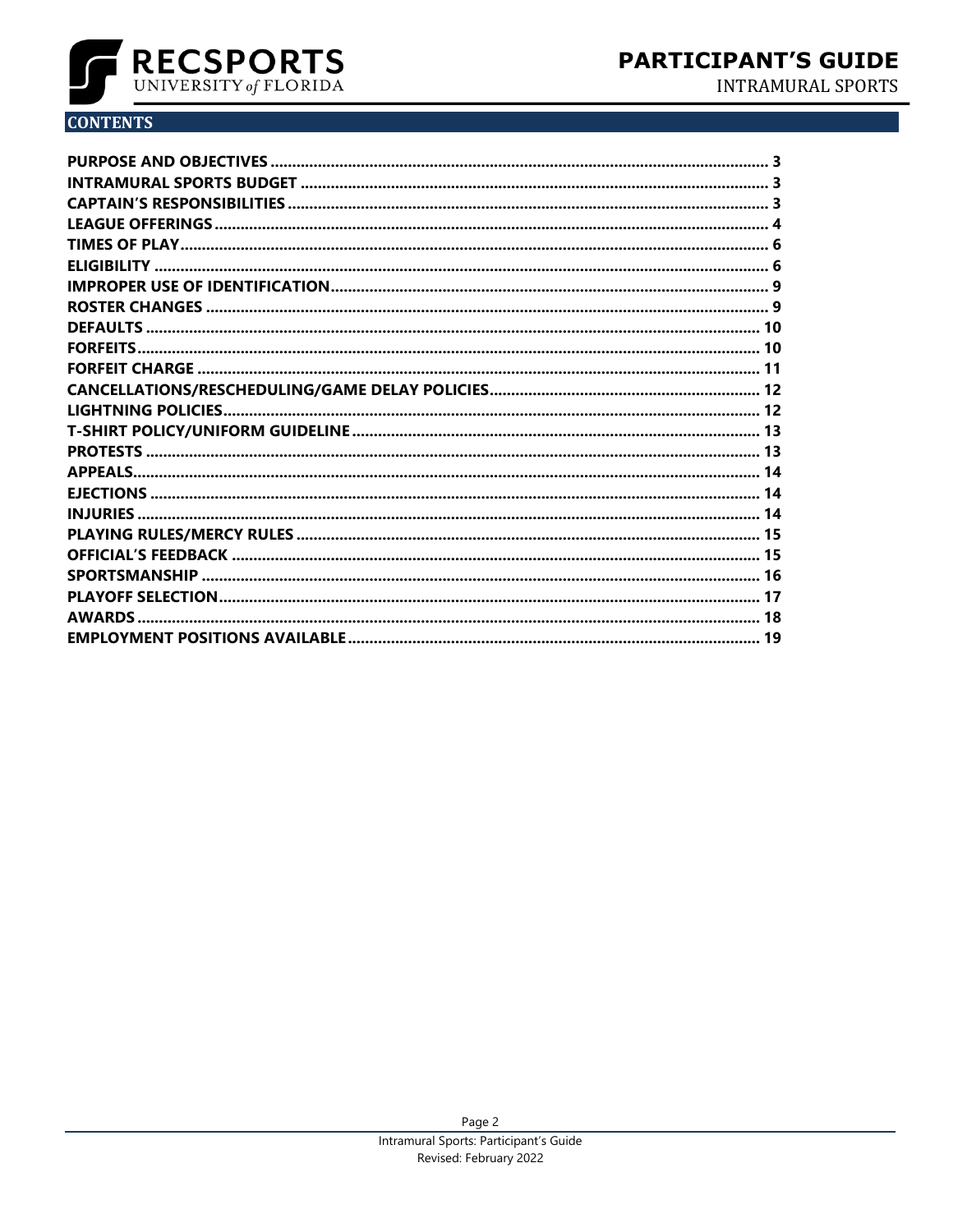

#### **FOCUS GROUPS** INTRAMURAL SPORTS

## <span id="page-2-0"></span>**PURPOSE AND OBJECTIVES**

The purpose of the intramural sports program is:

- To provide opportunities for students, faculty, and staff to actively engage in activities involving sport, recreation, and play while providing structure for an experiential education.
- To provide opportunities to actively engage in programs and activities promoting an enhanced quality of life.
- To provide opportunities for personal development through leadership, diversity, and teamwork.
- To provide a forum for an experiential education for students, faculty, and staff.

## <span id="page-2-1"></span>**INTRAMURAL SPORTS BUDGET**

<span id="page-2-2"></span>The Intramural Sports Program is funded by Student Government Activity & Service Fees.

#### **CAPTAIN'S RESPONSIBILITIES**

The captain and/or co-captain are responsible for:

- Registering the team and completing a captain's quiz.
- Informing his/her team of the rules governing the specific activities, as well as the time and place they will play their games.
- Explaining the team schedule to their teammates. Some sports require captains to sign a team up for rotating time slots (i.e. M01 Mon 5:00/5:50). This means that the regular season contests could occur at EITHER of those times. Captains may not request to only play at one of those times.
- Ensuring proper behavior of teammates and spectators and that no pets are brought to a playing facility by a teammate or spectator (exception: service dog or miniature horse)
- Notifying all players and spectators that alcohol, tobacco and other illegal substances are prohibited at all playing venues and that no one is allowed to participate while under the influence of said substances.
- Completing the Default process no later than 6 hours prior to the scheduled contest start time the day of a contest if the team is unable to show up. This process may only be utilized once per sport, per team, per semester. Proper submission will cause the team to receive a loss for the game but not be assessed a forfeit.
- Verifying that all players have signed in with the Sport Programs Supervisor (all players should check in 15 minutes prior to their scheduled game time).
- Confirming that the game result is recorded correctly with the Sport Programs Supervisor.
- Reminding teammates that parking on service drives and in non-marked parking spaces is prohibited. Vehicles not parked properly will be subject to ticketing and towing by the University Police Department.

## **Illegal Equipment**

The following items are prohibited in all intramural activities:

- Earrings with hoops
- Casts
- Combat boots, five-fingered (Vibram) shoes, open-toed shoes, metal cleats
- Participating without footwear (exception: sand volleyball)
- Ridged or pointed jewelry which, in the opinion of the staff, may cause harm to any participant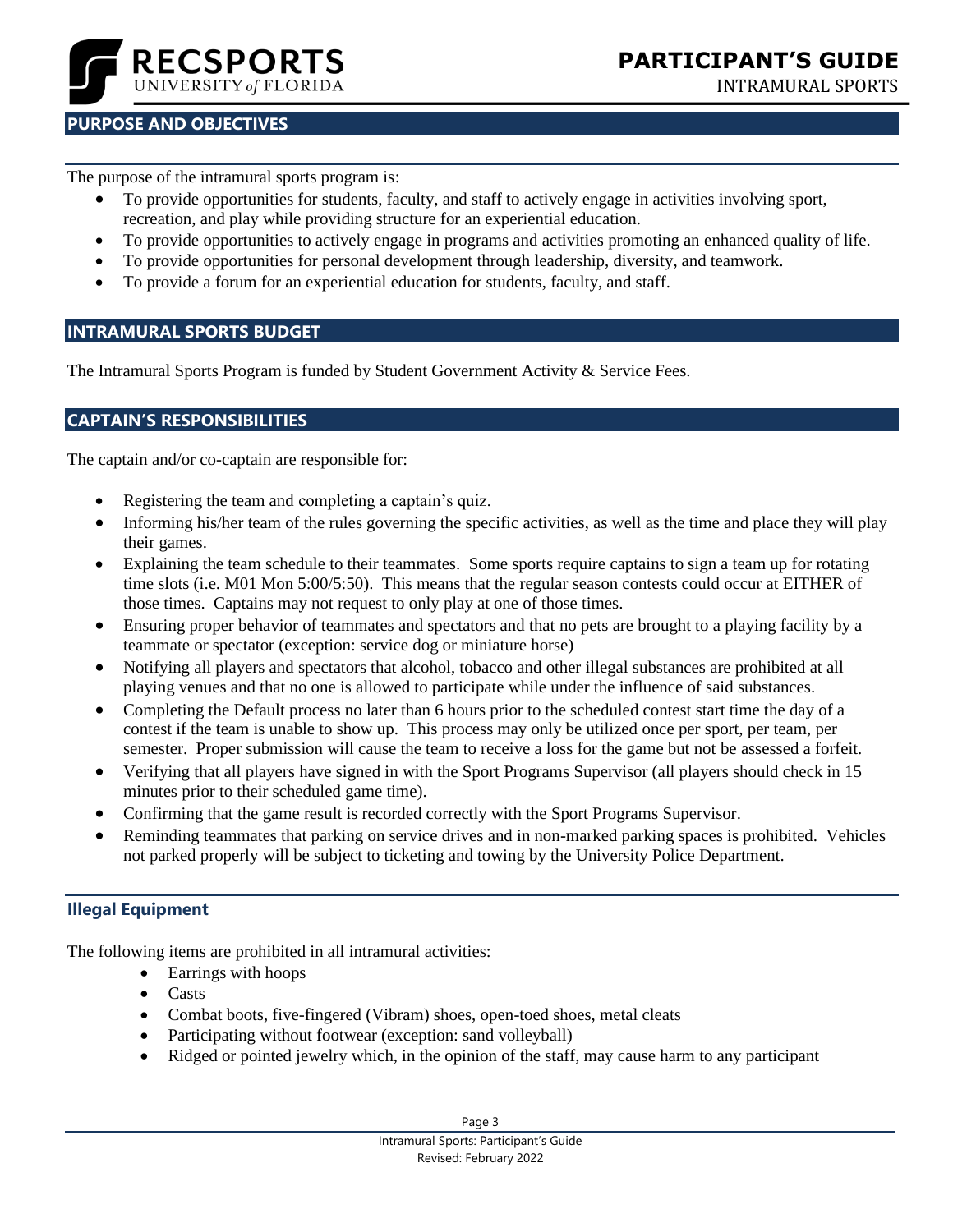

Jewelry (rings, necklaces, ankle bracelets, watches, fitness trackers, non-hoop earrings, rubber bands, etc.) which is not prohibited by the above rules may be worn in activities which do not contain frequent contact with opponents or teammates. Examples include, but are not limited to: sand volleyball, indoor volleyball, softball, dodgeball and kickball.

In activities which involve frequent contact with opponents or teammates (examples include, but are not limited to: basketball, flag football, soccer, team handball and ultimate frisbee), exposed jewelry is prohibited. Participants will be removed from the contest at any point if jewelry becomes exposed and will be allowed to return once the jewelry is covered.

Religious medallions and medical alert bracelets may be worn in any activity and may display proper information. Knee braces are permitted with approved protective covers (neoprene protective covers).

In cases where jewelry is permitted, it must be secured or covered by the participant. Staff will not provide materials to cover any jewelry, religious medallions or medical alert bracelets. Participant safety will be the primary factor in any questions regarding jewelry.

## **Coaches**

Captains may choose to utilize a coach for the purpose of providing direction to a team. A coach is defined as a nonplayer who is appointed by team personnel to represent the team in communicating with the Intramural Sports staff. Prior to the game, the team captain must inform the supervisor and/or officials if a coach will be utilized. Coaches in all sports are allowed to call timeouts. Coaches are not allowed to question the officials' judgment of a call and will be penalized for inappropriate conduct in the same manner as any other participant, with the coach's actions affecting the team's sportsmanship rating and playoff eligibility. Should the coach be ejected from a contest, the captain will be responsible for providing the coach's identity to the Sport Programs Supervisor. Failure to provide that information will result in the ejection of the captain.

## <span id="page-3-0"></span>**LEAGUE OFFERINGS**

All individuals who meet the eligibility requirements for participation in the intramural sports program are eligible and encouraged to participate. This is a complete listing of possible leagues offered in a sport. Each sport will have some (but not all) of the below offerings. **During the regular season, individuals may participate on as many teams as they wish in leagues that they are eligible to participate. In the playoffs, individuals may only play with teams that list the individual as eligible on their roster. Please check your player page to view your playoff teams.**

*Women's League:* Any student, faculty, staff or spouse/partner, regardless of their skill level, whose biological sex at birth was female, may participate in this league, in accordance with Section 1006.205, Florida Statutes. All teams with a .500 or better winning percentage, zero or one forfeit and proper sportsmanship points during the regular season will automatically advance to the playoffs. Captains of teams below .500 or with a sportsmanship rating below 7.0 that wish to participate in the playoffs must request to be included in playoffs by completing the Playoff Request Form which will be emailed to team captain.

*Sorority League:* Only students who are registered members with Panhellenic are eligible to participate on their sorority team. The Intramural Sports office does not keep track of the Panhellenic Points Standings. Please contact the Panhellenic Intramural Director for updates on standings.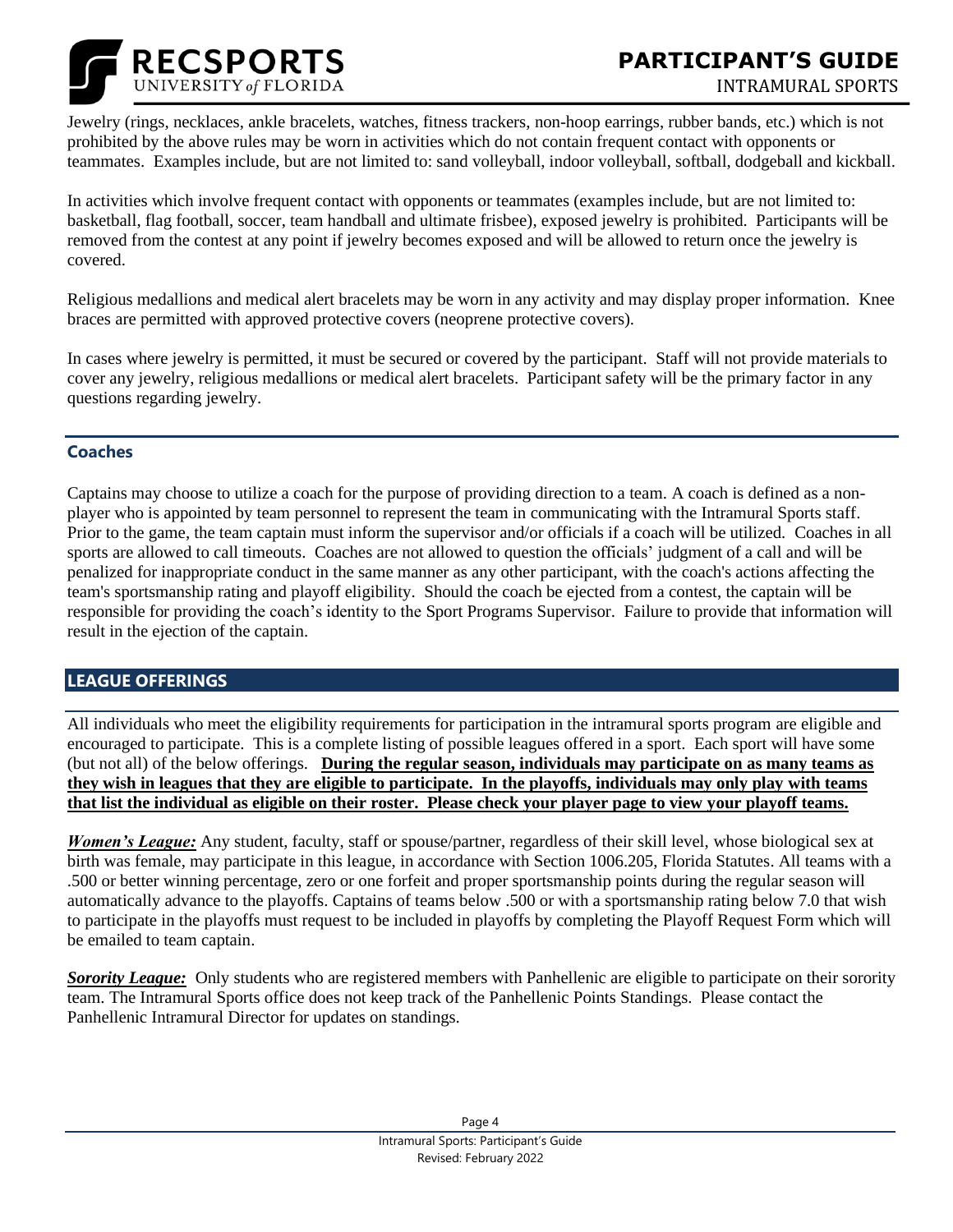

*Men's:* Any student, faculty, staff or spouse/partner whose biological sex at birth was male, regardless of their skill level, may participate in this league, in accordance with Section 1006.205, Florida Statues. All teams with a .500 or better winning percentage, zero or one forfeit and proper sportsmanship points during the regular season will automatically advance to the playoffs. Captains of teams below .500 or with a sportsmanship rating below 7.0 that wish to participate in the playoffs must request to be included in playoffs by completing the Playoff Request Form which will be emailed to team captains.

*Fraternity:* Fraternity leagues will be made up of the Orange and Blue divisions. Teams will be placed appropriately at the conclusion of the fall semester based on the previous year's achievement. Only students who are registered members with the IFC are eligible to participate on their fraternity team. All Fraternity teams with a sportsmanship rating of 7.0 or better will qualify for playoffs, regardless of their record. Captains of teams below a 7.0 rating may request to be included in the playoffs by completing the Playoff Request Form which will be emailed to team captains. The Intramural Sports office does not keep track of IFC Points Standings or place teams in the Orange and Blue divisions. Please contact the IFC Intramural Director for updates and standings.

*Open:* This league is only offered when a gender-specific league is not available for a specific activity. Open leagues do not have any gender-specific playing rules, including but not limited to team composition, participation and scoring. Any student, faculty, staff, or their spouse/partner, regardless of their skill level, may participate in this league. All teams with a .500 or better winning percentage, zero or one forfeit and proper sportsmanship points during the regular season will automatically advance to the playoffs. Captains of teams below .500 or with a sportsmanship rating below 7.0 that wish to participate in the playoffs must request to be included in playoffs by completing the Playoff Request Form which will be emailed to team captains.

*Co-Rec:* Any student, faculty, staff or spouse/partner, regardless of their skill level, may participate in this league. Co-Rec leagues require a minimum number of male and female participants playing at all times. All teams with a .500 or better winning percentage, zero or one forfeit and proper sportsmanship points during the regular season will automatically advance to the playoffs. Captains of teams below .500 or with a sportsmanship rating below 7.0 that wish to participate in the playoffs must request to be included in playoffs by completing the Playoff Request Form which will be emailed to team captains.

*Residence Hall:* The Residence Hall league is designed for teams comprised of residence halls to compete against each other. Teams will participate in selected league sports throughout the year. Only students who reside in a residence hall are eligible to participate their Residence Hall team. All teams with a sportsmanship rating of 7.0 or better will qualify for playoffs, regardless of their record. Captains of teams that finish their regular season with an average sportsmanship rating below 7.0 may request to join the playoffs by completing the Playoff Request Form which will be emailed to team captains.

## **Playing With Multiple Teams**

*Regular Season:* Participants may play on as many teams as they wish during the regular season. If a participant wishes to play in any game, they must sign up on the roster of their "Home Team" first. Once a participant is on the roster of their home team, they may participate on other teams in that league by checking in with the Supervisor on site and completing the "Rover Rule Form".

*Playoffs:* If a participant wishes to play in any game, they must sign up on the roster of their "Home Team" first and their eligibility will only be permitted on those teams for playoffs. This means that a participant will only play on a maximum of one co-rec team and one other team in the playoffs. If a participant's "Home Team" is not participating in playoffs, the participant may not join another team in that league.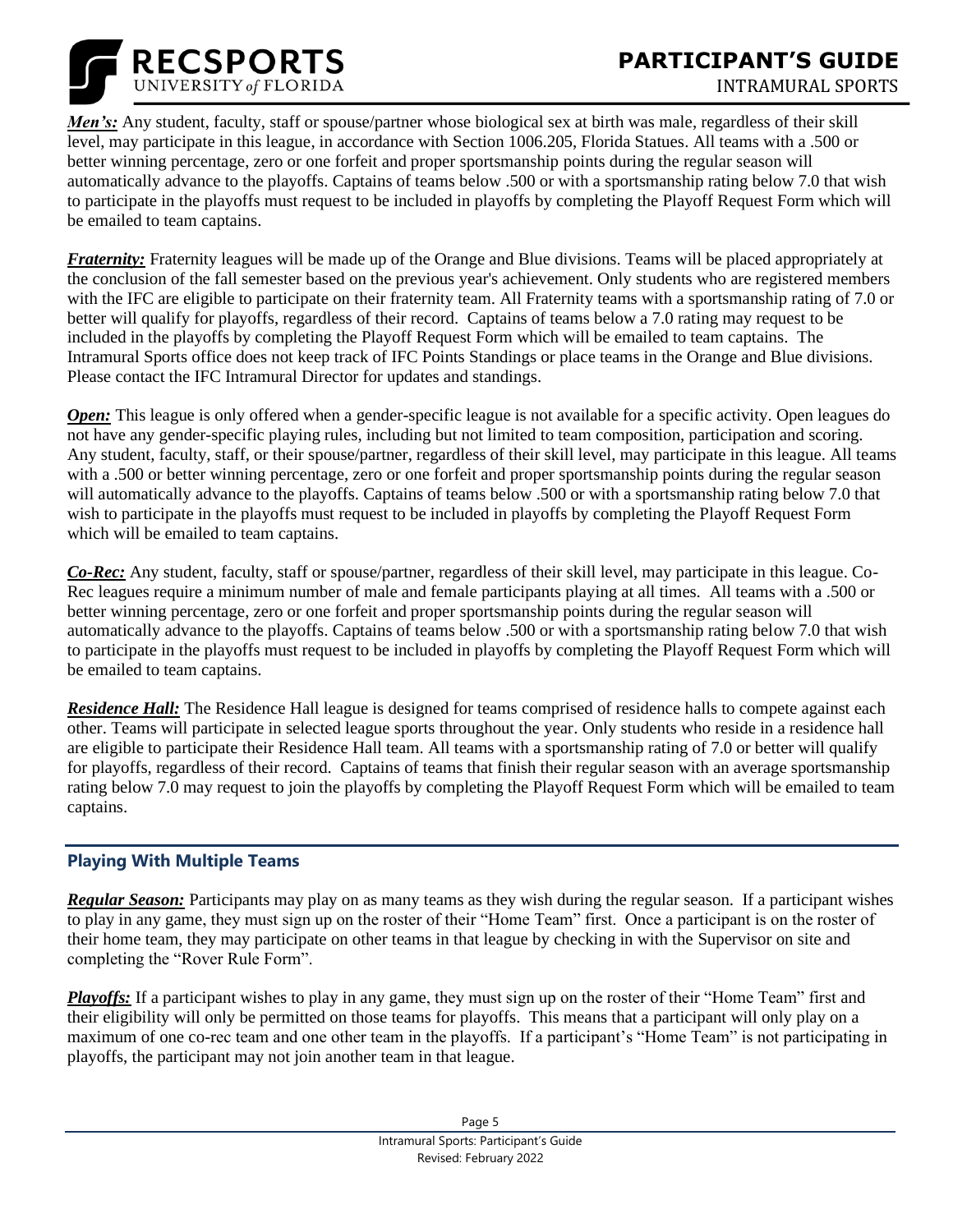

## **Special Olympics Unified League**

The Special Olympics Unified league consists of UF students participating with Special Olympics athletes from the Gainesville and surrounding community. Because of the unique experiential learning opportunity this league provides, participants may play on a Special Olympics Unified team as well as a co-rec and an additional team in sports where this league is offered. These leagues will be categorized as "Unified". All teams with a sportsmanship rating of 7.0 or better will qualify for playoffs, regardless of their record.

## <span id="page-5-0"></span>**TIMES OF PLAY**

| Intramural sports normally run during the following times: |                                   |
|------------------------------------------------------------|-----------------------------------|
| Monday - Thursday                                          | $4:00p.m. - 12:00a.m.$            |
| Friday                                                     | $3:00 \text{pm} - 6:00 \text{pm}$ |
| Sunday                                                     | $3:00p.m. - 10:00p.m.$            |

 $\triangleright$  These times are subject to change. Intramural Sports reserves the right, due to facility or time constraints, to reduce the number of teams involved in post-season play, or change the format of the tournament.

## <span id="page-5-1"></span>**ELIGIBILITY**

All individuals who meet the eligibility requirements for participation in the intramural sports program are eligible and encouraged to participate. Individuals may participate in accordance with their personal gender identity and expression in good faith. Participants should bring their own Gator 1 Card or government-issued photo identification to sign in. It is the responsibility of the team captain to ascertain the eligibility of his/her players prior to game time.

The following individuals are eligible to participate in Intramural Sports activities:

#### **Intramural Sports held inside Southwest Recreation Center, Student Recreation and Fitness Center**

- Students
	- a. Currently enrolled, Activity & Service fee-paying students
	- b. Professional Students (Vet Med, Dental, Medicine, Public Health, PT, Pharmacy)
	- c. \*\*Non-Fee paying students, including but not limited to: Innovation Academy, PaCE, Gator Engineering, Gator Design & Construction
- \*Spouses/partners of:
	- a. Currently enrolled, activity-fee paying students
	- b. Non-Fee paying students, including but not limited to: Innovation Academy, PaCE, Gator Engineering, Gator Design & Construction
	- c. Individuals with a Previously Enrolled membership
	- d. Professional Students (Vet Med, Dental, Medicine, Public Health, PT, Pharmacy)
- Individuals who purchase the Previously Enrolled membership
- \* UF Faculty/Staff and their spouses/partners
- \*Employees and spouses/partners of affiliated university employers including, but not limited to: UFHealth, Shands, UAA, UF Foundation and PK Yonge.
- $\bullet$  \*\* Alumni

\*Must purchase a guest pass to enter the facility \*\*Must purchase a RecSports membership to participate.

Page 6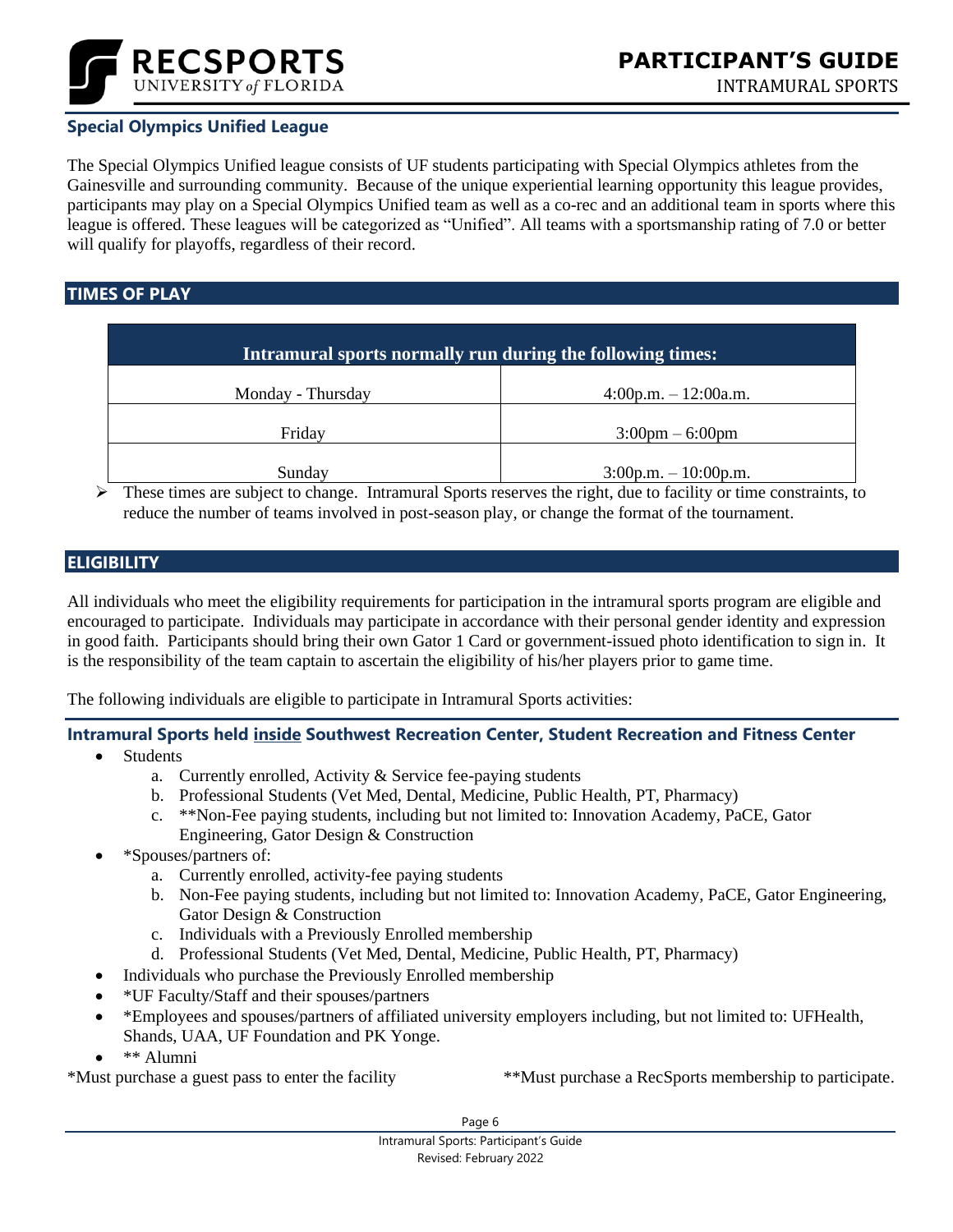



## **Intramural Sports held outside Southwest Recreation Center (Fields, Softball Complex, UVS Field) or inside Broward Outdoor Recreation Complex**

- 1. Students
	- a. Currently enrolled Activity & Service fee-paying students
	- b. Professional Students (Vet Med, Dental, Medicine, Public Health, PT, Pharmacy)
	- c. \*\*Non-Fee paying students, including but not limited to: Innovation Academy, PaCE, Gator Engineering, Gator Design & Construction
- 2. Spouses/partners of:
	- a. Currently enrolled, activity-fee paying students
	- b. Non-Fee paying students, including but not limited to: Innovation Academy, PaCE, Gator Engineering, Gator Design & Construction
	- c. Individuals with a Previously Enrolled membership
	- d. Professional Students (Vet Med, Dental, Medicine, Public Health, PT, Pharmacy)
- 3. Individuals who purchase the Previously Enrolled membership
- 4. UF Faculty/Staff and their spouses/partners
- 5. Employees and spouses/partners of affiliated university employers including, but not limited to: UFHealth, Shands UAA, UF Foundation and PK Yonge.
- 6. \*\* Alumni

\*\*Must purchase a RecSports membership to participate

Spouses and Partners will need to contact Brooke Cochran, Assistant Director of Sport Programs (brooke.cochran@ufl.edu) no later than 5pm the business day before they wish to participate for the first time. Supervisors on site will be unable to create accounts for these individuals, thus prohibiting them from participating. This step must only be taken before the first participation in Intramural Sports.

## **Olympic & Professional Athletes**

An athlete will be deemed a "professional" if at any point they were given financial compensation for participating on a team in a professional or semi-professional league. Examples include, but are not limited to: NFL, AFL, CFL, MLB, NHL, NBA, WNBA, MLS, Pro Beach Volleyball circuit or PGA/Web.Com Tour. Olympic athletes are considered individuals who competed for their country in the Olympics or World Championships, but not the Olympic trials.

Current/former Olympic and professional athletes are eligible to participate in their related sport once three years have passed from the date the person last appeared on a professional or Olympic roster. Once this timeframe has passed, said athlete may participate in their related sport, though a maximum of one of these athletes is allowed on a roster. In order to protest the eligibility of a said "Professional/Olympic" athlete, the protesting team must provide the name of the individual in question and a copy of the Professional/Olympic team roster.

## **Collegiate & Sport Club Athletes**

Present scholarship athletes and walk-ons are not eligible in their related sport until the following academic year (beginning Summer B) after they have quit the team or their eligibility has expired. These players will be considered ineligible if they are participating/practicing with the team during their NCAA sanctioned semester.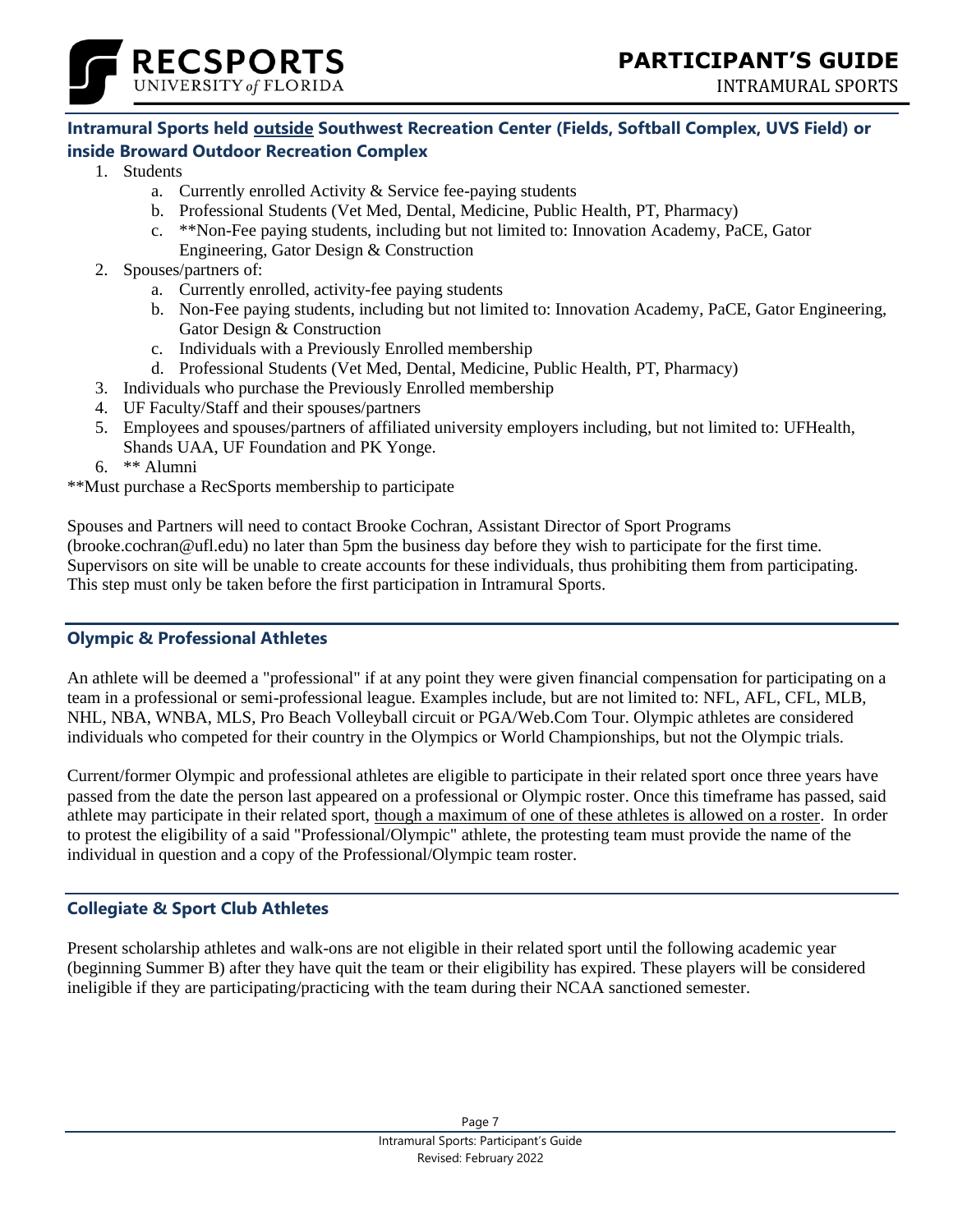

For the purpose of determining Intramural Sports eligibility in their related sport, "current sport club members" are defined as individuals who have participated in any team practice or traveled to any sport club event to participate with said club. "Current sport club members" will retain their sport club status for 12 consecutive months after their last participation in a sport club practice or traveling event.

For the purpose of determining Intramural Sports eligibility in their related sport, "former collegiate varsity athlete" is defined as individuals who participated with a collegiate varsity team in said related sport within three (3) academic years (academic years begin in Summer B and end in Summer A). Walk-ons and scholarship athletes are considered as "former collegiate varsity athletes" starting the academic year after they are no longer involved with the varsity team.

Current practice team players, former collegiate varsity athletes and current sport club members may participate in their related sport. In sports with less than four players on the field/court, a team may have only one (1) of the above players (regardless of gender) on their entire roster. In sports with five or six players on the field/court, teams may have a maximum of 2 (regardless of gender) players per team roster. In sports with seven or more players on the field/court, teams may have a maximum of 3 (total of the above regardless of gender) players per team roster. If a team has an Olympic/Professional athlete, as defined in the "Olympic & Professional Athlete" section above, that player counts toward the number of allowed athletes discussed in this section.

#### **Sport Clubs whose athletes are found in violation of this policy will be subject to further disciplinary action from the Sport Club Council.**

For example, a former NCAA varsity softball player that played softball in the 2017-2018 academic year would be considered a "former collegiate varsity athlete" until the conclusion of Summer A 2021. Questions concerning sport club player eligibility should be directed to jbroksa@ufl.edu

| THE COLLEGIATE, SPORT CLUB AND OLYMPIC ELIGIBILITY RULE APPLIES TO THE<br><b>FOLLOWING SPORTS:</b> |                                                   |  |
|----------------------------------------------------------------------------------------------------|---------------------------------------------------|--|
| <b>Club Soccer Teams</b>                                                                           | Indoor & Outdoor Soccer                           |  |
| Club Volleyball Teams                                                                              | Indoor and Sand Volleyball, Wallyball, Sitting VB |  |
| Club Baseball & Softball Teams                                                                     | Softball                                          |  |
| Club Ultimate Team                                                                                 | Ultimate Frisbee, Kan Jam®                        |  |
| Football                                                                                           | All Flag Football                                 |  |
| Basketball                                                                                         | All Basketball                                    |  |
| Club Water Polo Team                                                                               | Inner tube Water Polo                             |  |
| Club Cricket                                                                                       | Cricket                                           |  |
| Club Golf                                                                                          | Golf Scramble                                     |  |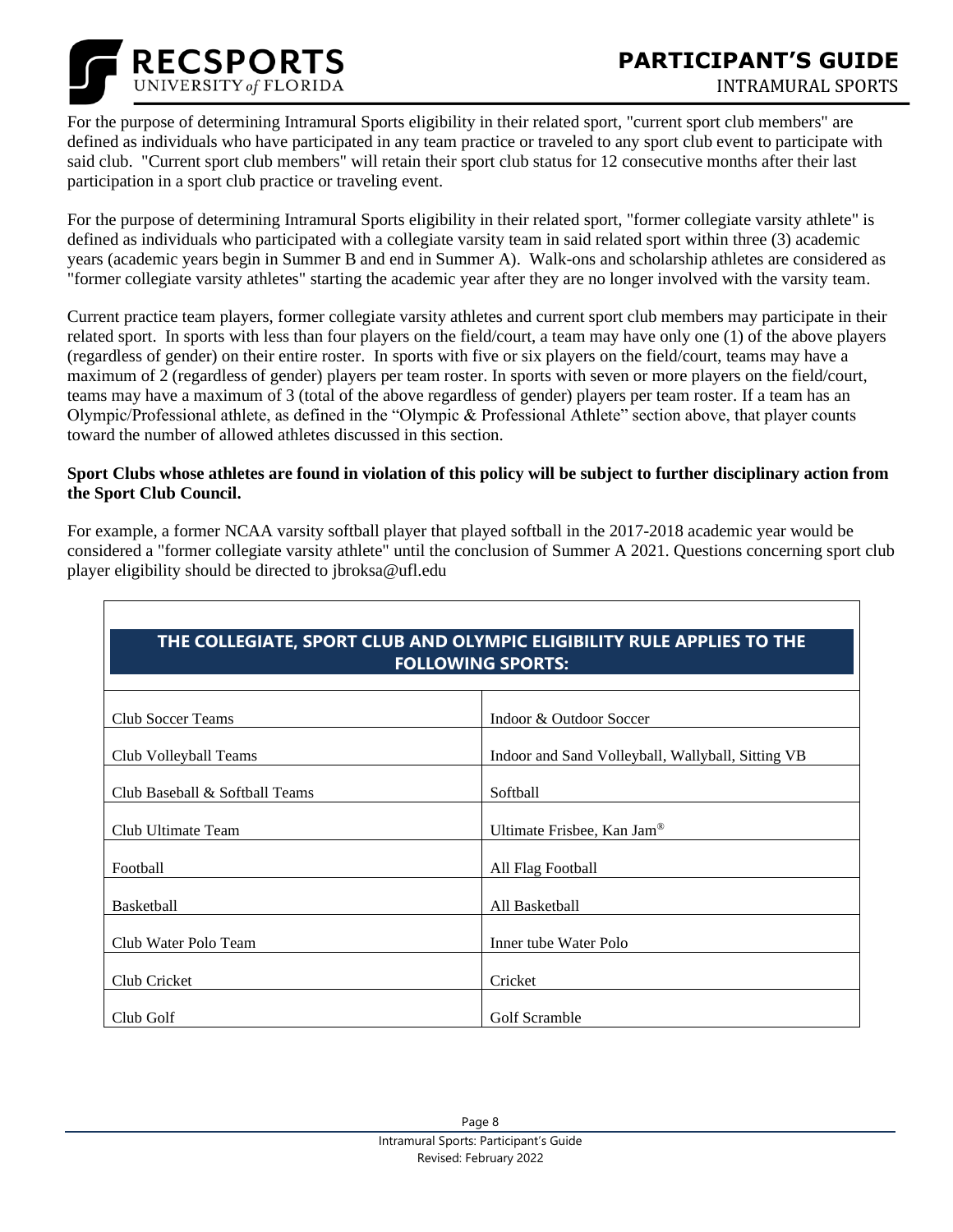

## <span id="page-8-0"></span>**IMPROPER USE OF IDENTIFICATION**

If a Sport Programs Supervisor determines that an individual is attempting to check-in with false identification in order to participate in an Intramural Sports contest, the ID will be confiscated and that individual will not be allowed to play. The individual will be ejected and asked to show proper identification. If the individual refuses or fails to show proper identification or cooperate fully with the supervisor on site, the team captain may also be ejected from the contest. If a captain is ejected due to a participant not providing proper identification, the captain will have the right to remove that player from his/her roster for the remainder of the semester. If the Supervisor determines that the team captain was aware of the individual's use of improper identification, then that team may default their game and be subject to removal from the league. Any individual caught trying to check-in with an ID that is not their own has jeopardized themselves and the owner of the ID to disciplinary action by the university.

## **Rightful Owner**

If the rightful owner of a confiscated ID wishes to retrieve their ID the same evening it was confiscated, they may do so at the site it was taken by simply showing their Gator 1 ID or government issued identification to the Sport Programs Supervisor to prove that the ID is being returned to the correct person. Otherwise, the individual may pick up his/her ID at the Intramural Sports office inside the Southwest Recreation Center beginning at 9 a.m. the business day following said confiscation. The owner must speak to a Sport Programs professional staff member to retrieve the ID as well as provide proper identification to verify his/her identity. ID's not retrieved by the rightful owner will be returned to the Gator 1 Card office or University Police Department approximately every two weeks.

## <span id="page-8-1"></span>**ROSTER CHANGES**

A player may be dropped from a roster one time only, during the regular season so long as they have only signed in to participate in one game with the team from which they are looking to be dropped. The player who wishes to be dropped from a team must email the league coordinator in charge of that particular activity by 4:30 p.m. on the last day of the regular season for that sport. No roster drops will be allowed after this time. Once a player has followed the proper drop procedures, he/she is eligible to join one other team for the remainder of the activity.

#### **Intramural Roster Additions**

Players who have not played on any Intramural Sports team in a league, who are also eligible to play in that league, may be added to a team roster at any time. Instructions for adding players to team rosters are provided on the Intramural Sports website. Additionally, new participants may bring their Gator 1 Card to the game site, sign in with the Sport Programs Supervisor and agree to the participant waiver. Those participants choosing to sign-in at the game site for the first time must log in to **RSconnect** and complete the waiver prior to future participation.

## **Injury Reserve**

This policy specifically applies to players who are classified as current sport club or former collegiate varsity players. A player may be removed from a roster if he/she is injured and cannot participate in Intramural Sports contests for the remainder of the semester. To be removed from the roster, the player must email the league coordinator and inform them of their inability to participate for the rest of the semester. This cannot be done at the game site. The injured player will not be allowed to play ANY Intramural Sports events until the following semester of play. Once a player follows the proper injury drop procedure, he/she may be replaced on the team's roster with one eligible player that has not played on any team in that team's league (Men's, Women's, Co-Rec, etc.).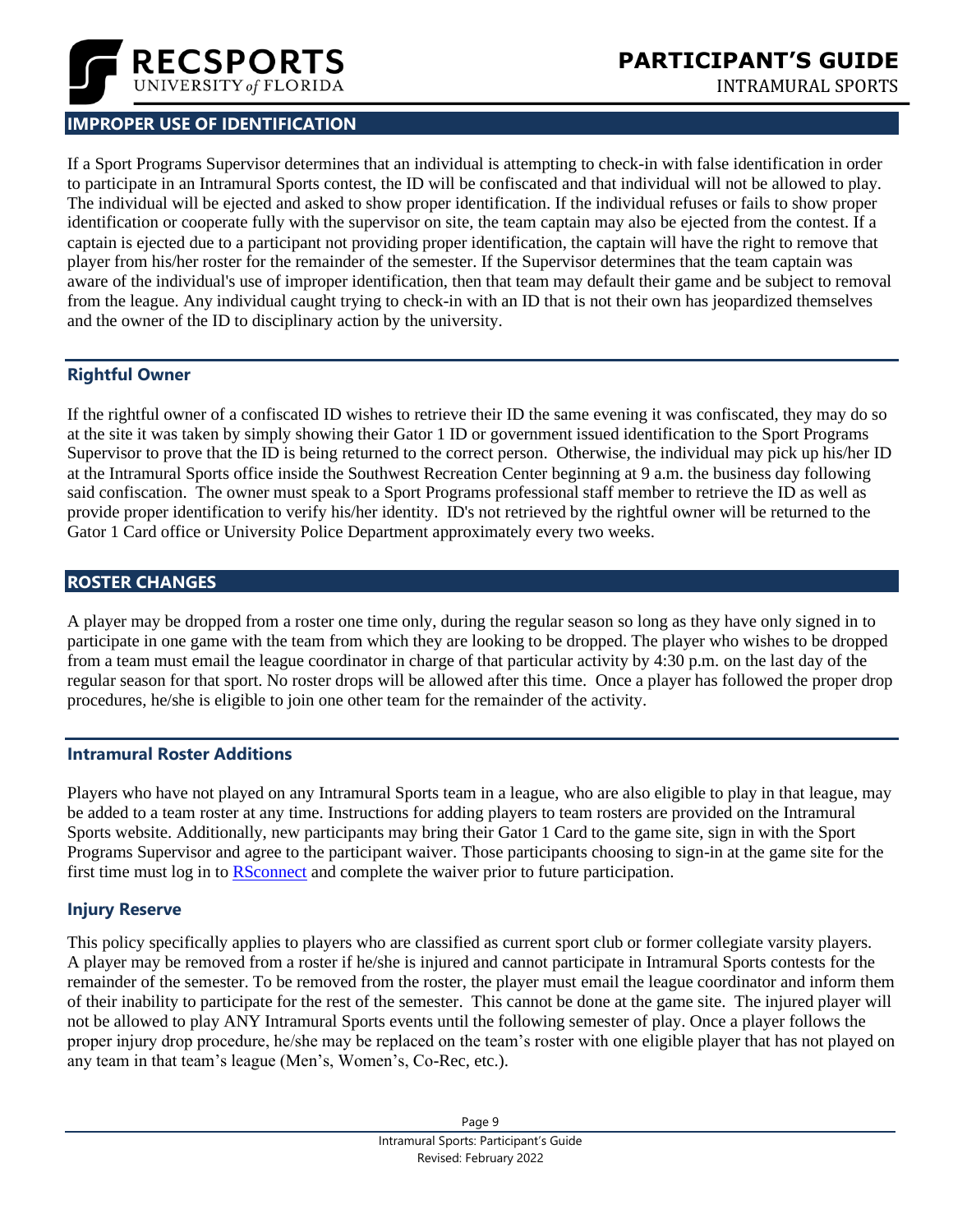

# <span id="page-9-0"></span>**DEFAULTS**

A default is a game that is not played and is recorded as a loss but is not considered a forfeit. A team may receive a onetime default if they are unable to attend a game. The team captain must complete the default process no later than 6 hours prior to the scheduled start of the contest. Submitting a default past the deadline will be treated as a forfeit. Once the default has been submitted by the team captain, the request cannot be overturned. Teams are not permitted to default at the game site, nor are teams permitted to default a second time. Weekend/1-day tournaments may utilize alternative default policies; those policies, if different, will be explained within the rules of that specific event/tournament.

• If a default has occurred, the teams involved may still use the site to practice until 15 minutes prior to the next contest; however, Intramural Sports staff are not permitted to officiate any practice, scrimmage or contest the teams choose to participate in during that time.

## <span id="page-9-1"></span>**FORFEITS**

An individual or team registering for a league or tournament enters into an agreement with Intramural Sports. Intramural Sports administers the events and provides staffing for said events. Participants must fulfill their obligation by being prepared to play at their scheduled game time, ensuring all teammates are properly checked in and complying with all rules of play. Once a team has registered for an event and the registration deadline has passed, a team wishing to be removed from the event will be subject to a forfeit and forfeit charge. To avoid risking a forfeit, teams should arrive to the game site at least 15 minutes prior to game time.

## **Ten-Minute Rule**

A team forfeits when they fail to have any players legally signed in and properly attired to play at the scheduled game time. If a team has less than the minimum number of players, but at least one person legally signed in and properly attired to play, a team will be given ten minutes from scheduled game time to reach the minimum number of players needed to begin a contest. Participants will not be given warm-up time for showing up after scheduled game time, and will be assessed the point penalty stated below. If the minimum number of players is not met at the end of 10-minutes, the team will forfeit the game. All forfeits result in the forfeiting team receiving a sportsmanship rating of minimum 7.0 and will receive 0 points for the game.

| The minimum number of required players ten minutes after<br>scheduled game time (Must meet Co-Rec requirements) is as<br>follows: |                          | <b>Point Penalty for team</b><br>utilizing ten minute rule. |
|-----------------------------------------------------------------------------------------------------------------------------------|--------------------------|-------------------------------------------------------------|
| Softball                                                                                                                          | 8 Players                | $2 - 0$                                                     |
| Kickball                                                                                                                          | 6 Players                | $2 - 0$                                                     |
| <b>Outdoor Soccer</b>                                                                                                             | 5 players (6 for Co-Rec) | $1-0$ (2-0 for Co-Rec)                                      |
| <b>Indoor Soccer</b>                                                                                                              | 4 players                | $1-0$ (2-0 for Co-Rec)                                      |
| 7-on-7 Flag Football                                                                                                              | 4 players (5 for Co-Rec) | $7-0$ (8-0 for Co-Rec)                                      |
| <b>Ultimate Frisbee</b>                                                                                                           | 4 players                | $1-0$                                                       |

Page 10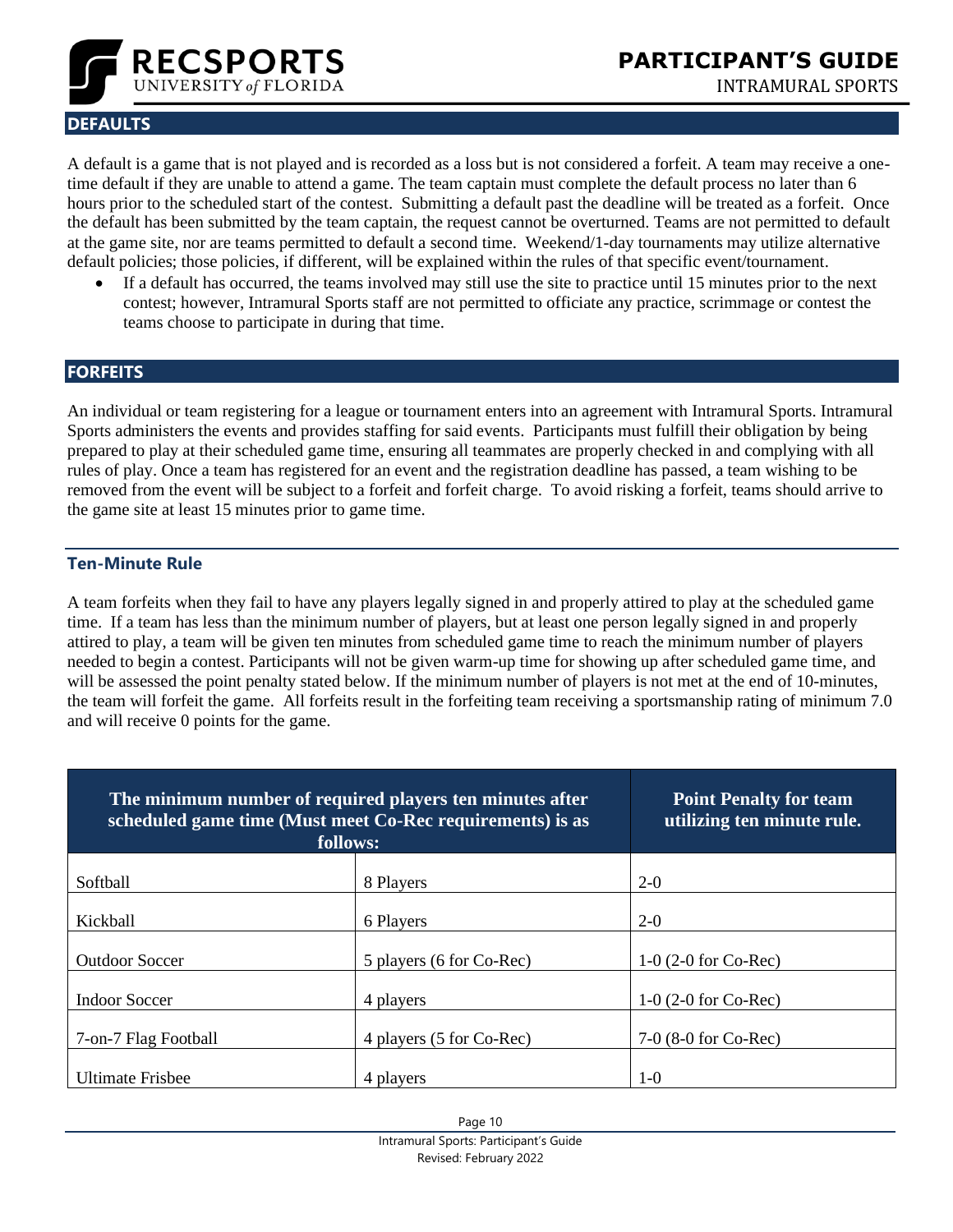

**FOCUS GROUPS** INTRAMURAL SPORTS

| Dodgeball                        | 4 players                | 1-Player Penalty in Game 1 |
|----------------------------------|--------------------------|----------------------------|
| 5-on-5 Basketball                | 3 players (4 for Co-Rec) | $7-0$ (8-0 for Co-Rec)     |
| 6-on-6 Indoor Volleyball         | 4 players                | 5-0 for First Set Only     |
| 4-on-4 Flag Football             | 3 players                | $7-0$ (8-0 for Co-Rec)     |
| Sand Volleyball/4-on-4 Indoor VB | 3 players                | 5-0 for First Set Only     |
| Team Tennis/Team Racquetball     | 3 players                | 1-0 In All Matches         |
| 3-on-3 Basketball                | 2 players                | $3-0$                      |
| Cornhole & Spikeball League      | 2 players                | 5-0 for First Game Only    |
| Soccer Tennis League             | 2 players                | 3-0 for First Game Only    |

In cases of other events that are not listed in the above sections, forfeit rules will be discussed within the rules of said event or via e-mail from the league coordinator or tournament director.

Except for dodgeball, a team will automatically be removed from the league and assessed a forfeit charge if it forfeits a second contest. In dodgeball, a team will be removed and charged for forfeiting in two separate days of play.

 $\triangleright$  If a forfeit has occurred, the teams involved may still use the site to practice until 15 minutes prior to the next contest; however, Intramural Sports staff are not permitted to officiate any practice, scrimmage or contest the teams participate in during that time.

## <span id="page-10-0"></span>**FORFEIT CHARGE**

The forfeit charge is designed to stabilize our leagues, reduce the number of forfeits by holding team captains accountable for committing to participate in our program and recuperate staffing funds used during forfeited contests. A team captain is assuming responsibility for that team and agrees that if the team forfeits a second scheduled game/contest in the listed sport(s), the captain will be assessed a \$30 forfeit charge along with the team's removal from the league sport or event. Once a team has registered for an event and the registration deadline has passed, a team wishing to be removed from the event will be subject to a forfeit and forfeit charge. A forfeit charge will be assessed in the following league sports and events:

➢ Basketball, Bowling, Dodgeball, Flag Football, Indoor Soccer, Indoor Volleyball, Kickball, Outdoor Soccer, Sand Volleyball, Softball, Team Tennis, Ultimate Frisbee

A captain whose team forfeits its first contest in a sport should receive notification informing the captain of its forfeit, and reminding them that a second forfeit will result in removal from the league/event and a charge being assessed. This charge will be placed on the captain's UF account approximately 48 hours after said forfeit unless an appeal is filed (see procedure below) and must be paid through the One.UF website or Criser Hall for the hold to be released (it takes approximately 1-2 business days after a forfeit for the charge to show up on a captain's record).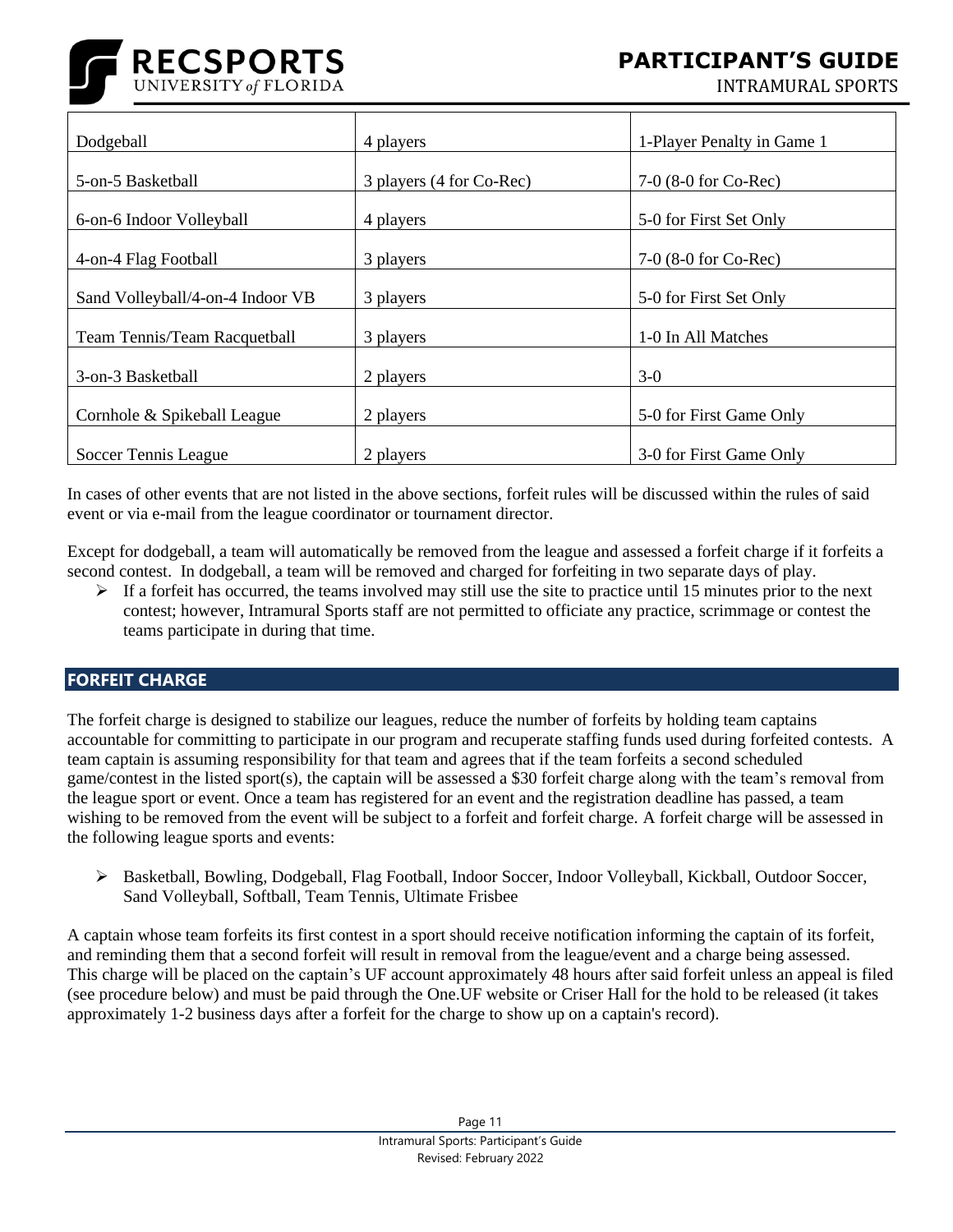

Intramural Sports recognizes that there are extenuating circumstances which may arise that can cause a team to not have enough players to play a contest. These circumstances include, but are not limited to: accidents, family emergencies and other unforeseen incidents. Parking issues, work and class conflicts/tests are not considered extenuating circumstances. Captains must appeal their forfeit charge within 48 hours of their forfeit by e-mailing [brooke.cochran@ufl.edu](mailto:brooke.cochran@ufl.edu) and providing the reason for said appeal. Appeals may take 1-2 days to be reviewed and captains will be notified of the decision once it is made. Appeals for first-time forfeits in a sport will not be heard, as they do not carry a forfeit charge along with said forfeit.

# <span id="page-11-0"></span>**CANCELLATIONS/RESCHEDULING/GAME DELAY POLICIES**

During inclement weather, the Sport Programs Supervisor, Athletic Trainer, Sport Programs administrative staff or Department of Recreational Sports staff at the site can cancel games. Staff will make every reasonable effort to inform teams of cancellations, such as utilizing e-mail, the RecSports website, the RecSports Rainout Line (352-200-2779) and through the "Rainout Line" app (download application and search "UF RecSports" for instant updates). In some cases we will call team captains, though due to the number of teams playing per night this is not always possible. Do not assume the game will be canceled, as weather is very unpredictable. Canceled games during the regular season will not be rescheduled (unless unusual weather circumstances occur frequently during the semester), and both teams will receive seven sportsmanship points. Playoff games that are canceled will be rescheduled as soon as possible.

## **Reschedules**

Due to various factors in the Fall and Spring semester, a team's regular season games and first playoff game will not be rescheduled for any reason other than weather or facility issues (summer policies are discussed prior to the beginning of the playoffs). Other playoff games may be rescheduled at the discretion of the league coordinator. Please contact the league coordinator for the sport in question at least 48 hours prior to the scheduled contest for more information on possible rescheduling options.

## **Game Delay Policy**

Intramural Sports understands that there are cases where players may be competing in a game at one site and be running late to a game at another site. If a team does not have the usual (not minimum) number of players to start a contest, the game start may be delayed in order for the participant(s) to arrive. Participants or teams seeking a game delay should inform the Intramural Sports Supervisor of the situation by halftime of the current game and ask the supervisor to call the other site and relay the information to that Intramural Sports Supervisor.

## <span id="page-11-1"></span>**LIGHTNING POLICIES**

The Intramural Sports Lightning Policy is based on the Weather Sentry online monitoring system. Games will be postponed if the system detects lightning within the specified radius. All participants must leave the playing area and seek shelter until the supervisors deem the area safe for play. Games will resume once the area has been cleared according to the Weather Sentry system. For information regarding when games become official, please check the individual sport rules listed on the website.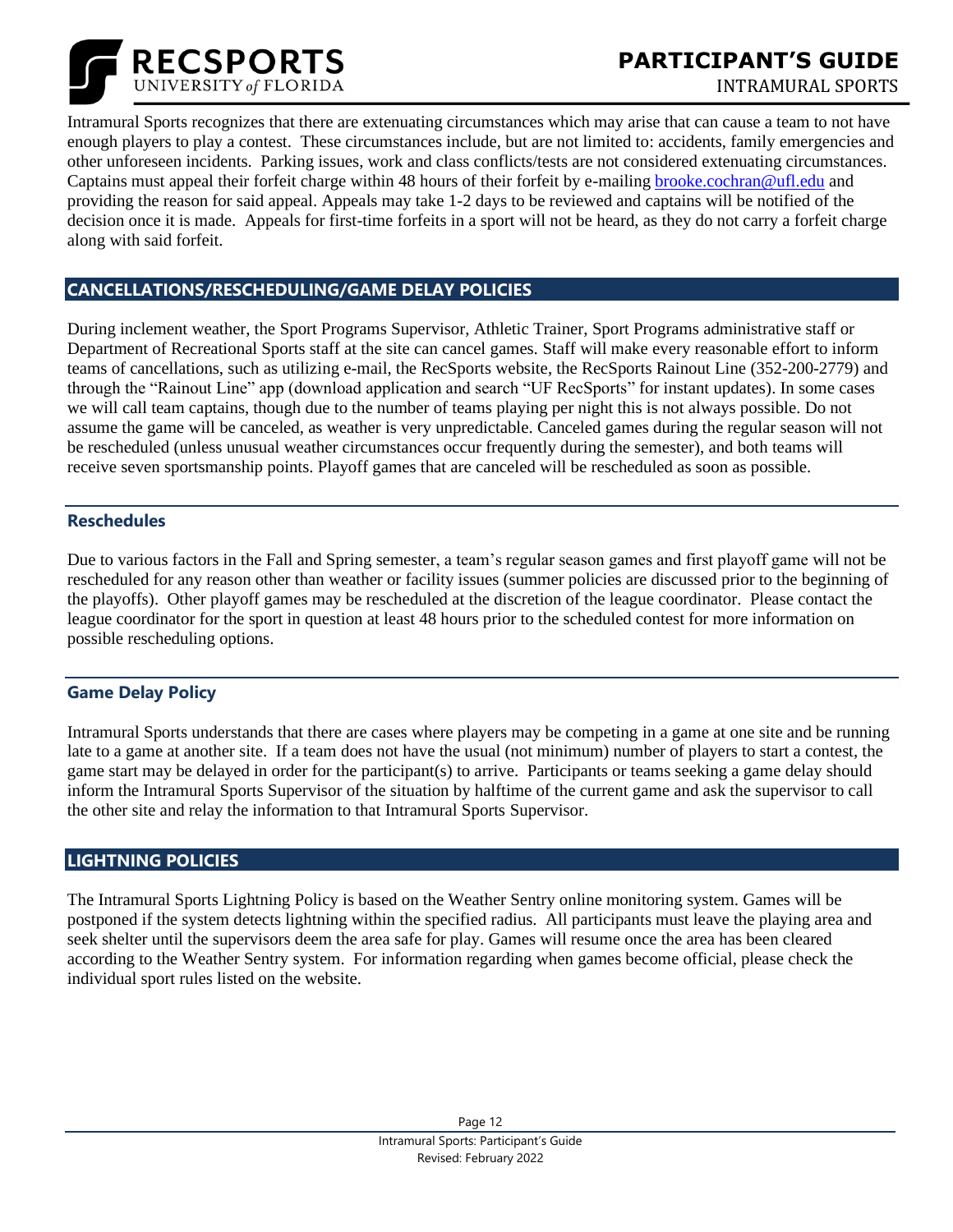

# <span id="page-12-0"></span>**T-SHIRT POLICY/UNIFORM GUIDELINE**

Matching colored team shirts will be required in all variations of basketball, soccer, ultimate frisbee, flag football, and certain special events. The sport of soccer requires each goalie to have a different color shirt than his/her teammates and opponents, and soccer teams/goalies may not wear gold-colored shirts. One or two-digit numbers are required in basketball on the front or back of the shirt only and must be at least 3 inches tall.

Teams will have the opportunity to select a team color during the sign up process of the sport. White, gray and other colors that could be perceived as white or gray will not be permitted (teams may not select yellow in any soccer league). The team is required to have all players wear that same shade of color to every game. All teams will also be required to bring an alternate white jersey to each game. Prior to game time the Sport Programs Supervisor, in conjunction with the game officials, will determine if a conflict exists regarding jersey colors. The team in violation of the policy will be asked to wear their alternate white jerseys. In the event they do not have an alternate white jersey and cannot field the minimum number of players for that sport, that team will forfeit. If two teams are wearing the same jersey color and both teams have alternate white jerseys, a coin flip will determine which team wears the alternate jersey. If both teams do not have alternate jerseys, teams must work together to ensure that the game is played. If neither team has their alternate white jerseys, thus causing a game to not be played, both teams will forfeit their contest. Teams may check out matching pinnies at the SWRC Equipment Checkout Desk.

Intramural Sports recognizes that there are cases in which T-shirt colors will not match exactly. We are striving to ensure that participants are able to play while maintaining the integrity of the game. The Supervisor has the discretion to allow a participant to play when their T-shirt shade is close to the same color as their teammates but does not exactly match their teammates. Teams will be reminded that they must always bring their alternate jersey to ensure their ability to play.

## <span id="page-12-1"></span>**PROTESTS**

Only protests based on questions of player eligibility and rule interpretation, when the misinterpretation affects the outcome of the game, will be accepted. Protests which challenge the accuracy of a judgment call made by the officials or Supervisors will not be accepted. The team captain must make any protest involving rule interpretation to the Intramural Sports Supervisor at the time of which the incident in question occurs. Once a situation has passed, however, it is no longer subject to change or protest.

Any team protesting eligibility must provide the player(s) in question's full name. During the regular season, any team found to be using an ineligible player will default all games which that individual played and be subject to removal from the league. All regular season protests must be filed before the final record deadline, which is 4:30 p.m. of the day following the end of the regular season. In the playoffs, if an eligibility protest is found valid, the protesting team advances, but the previous rounds remain the same. During the playoffs, any team protesting the eligibility of a player must do so by noon of the next business day to allow the Sport Programs Staff adequate time to determine the validity of the protest. If their next playoff game is that same day, the protest must be turned in immediately following the protested game. Teams may be randomly screened for ineligible players by the Sport Programs Staff without a protest being filed. In cases where a team chooses to protest eligibility at any point after a championship contest has begun, and the protest is upheld, the specific league will not declare a champion, no championship game will be rescheduled and no t-shirts will be awarded.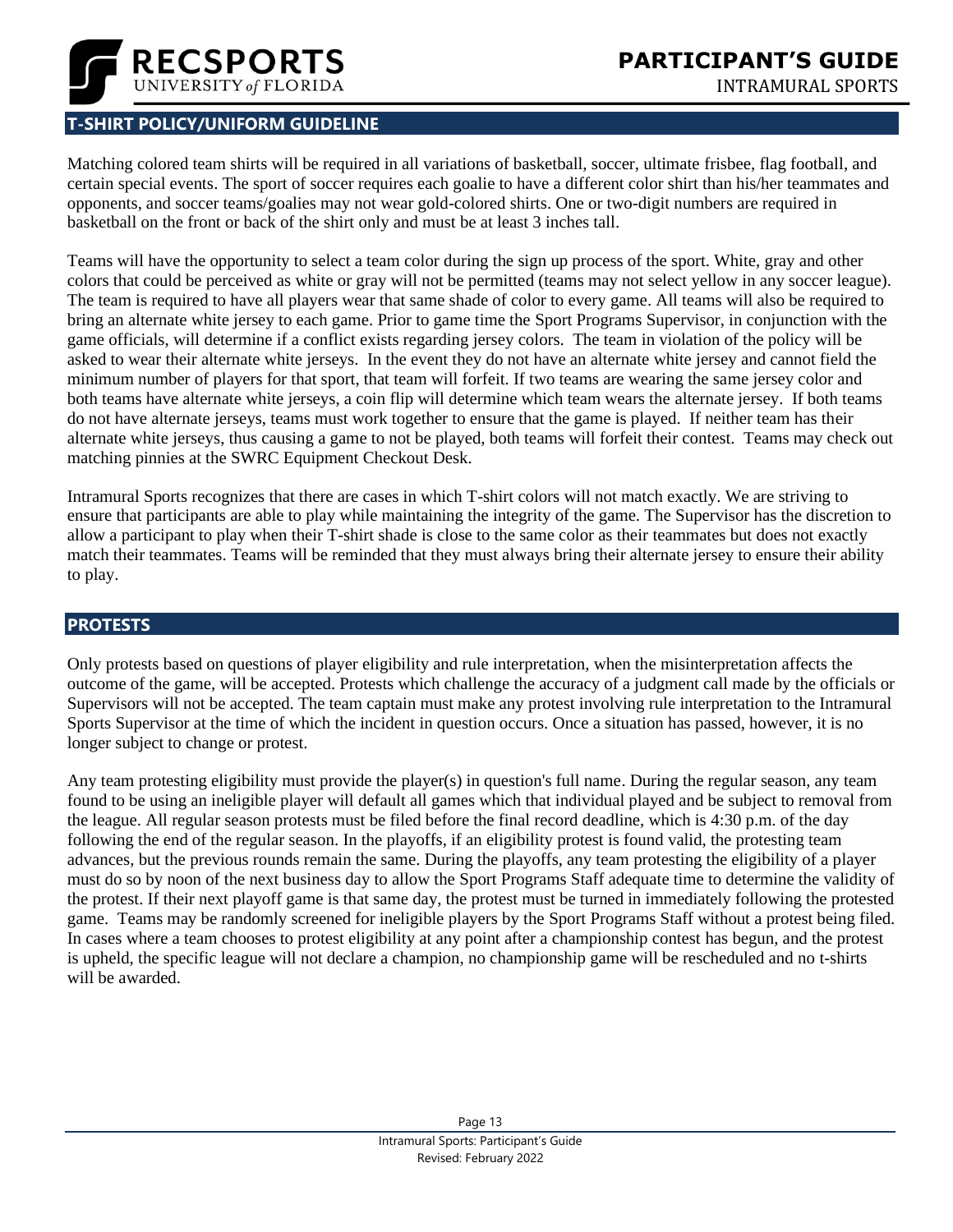

## <span id="page-13-0"></span>**APPEALS**

Decisions on participant suspensions made by the Sport Programs administrative staff may be appealed to the Associate Director of Sport Programs within one business day of the suspension. Appeals will take 1-2 weeks to be heard. During the appeals process the individual(s) involved will not be allowed to participate until a final decision has been determined. In cases involving a suspension of longer than 30 days, appeals may not be filed until one-half of the suspension has been served.

Appeals on participant suspensions will only be heard for the following reasons:

- 1. Additional information provided not available at time of suspension meeting.
- 2. Suspension length not consistent with guidelines.
- ➢ Appeals concerning forfeit charges are explained in the "Forfeit Charge" section of the Participant's Guide.

# <span id="page-13-1"></span>**EJECTIONS**

Intramural Sports reserves the right to eject any individual, team or spectator who interrupts the flow of a game in any manner. Players do not have to accumulate the required number of infractions to be ejected. Players may be ejected before, during or after any contest and ejections can be made by any official on the contest or any Sport Programs Supervisor or professional/administrative staff. The jurisdiction of staff begins when the participant/spectator enters the visual confines of the field/court and ends when the involved persons leave the facility in which the contest is being held and the visual confines of the playing area. Any ejected player(s) must leave the playing area and facility immediately. If the player refuses to leave within a reasonable time, the game will be defaulted. Captains must assist staff with retrieving the ejected participant's identification. Ejected players are ineligible to participate in all Intramural Sports activities until they meet with the Sport Programs administrative staff and any subsequent suspension has been served. The player must e-mail or call the Coordinator for Sport Programs, Justin Griffin (justingriffin@ufl.edu) and schedule an appointment to seek reinstatement. Repeated unsportsmanlike issues will be monitored by the Sport Programs staff and participants demonstrating a pattern of unsportsmanlike behavior are subject to suspension from all Intramural Sports activities.

## <span id="page-13-2"></span>**INJURIES**

Participation in Intramural Sports activities is completely voluntary. These activities intrinsically involve risks of physical injury greater than those encountered in daily life, and by taking part in sports and other activities, participants acknowledge and assume risks inherent therein. Intramural Sports does not carry accident or injury insurance to cover participants in sports activities. Therefore, all students are strongly urged to purchase health insurance before participating in any activity.

## **Return to Play**

Any participant that sustains an injury where the Athletic Trainer feels a physician's referral is necessary, including concussions, assumes the responsibility to obtain the physician's medical clearance prior to returning to participation. The Athletic Trainer will document any referral they make on the Injury Report Form and it will be the responsibility of the participant to ensure they follow all Athletic Trainer recommendations. Any player who requires a physician's referral will be personally responsible for ensuring all return to play criteria set out by the physician (or other certified medical professional) are met before resuming participation in any of the RecSports programs or facilities.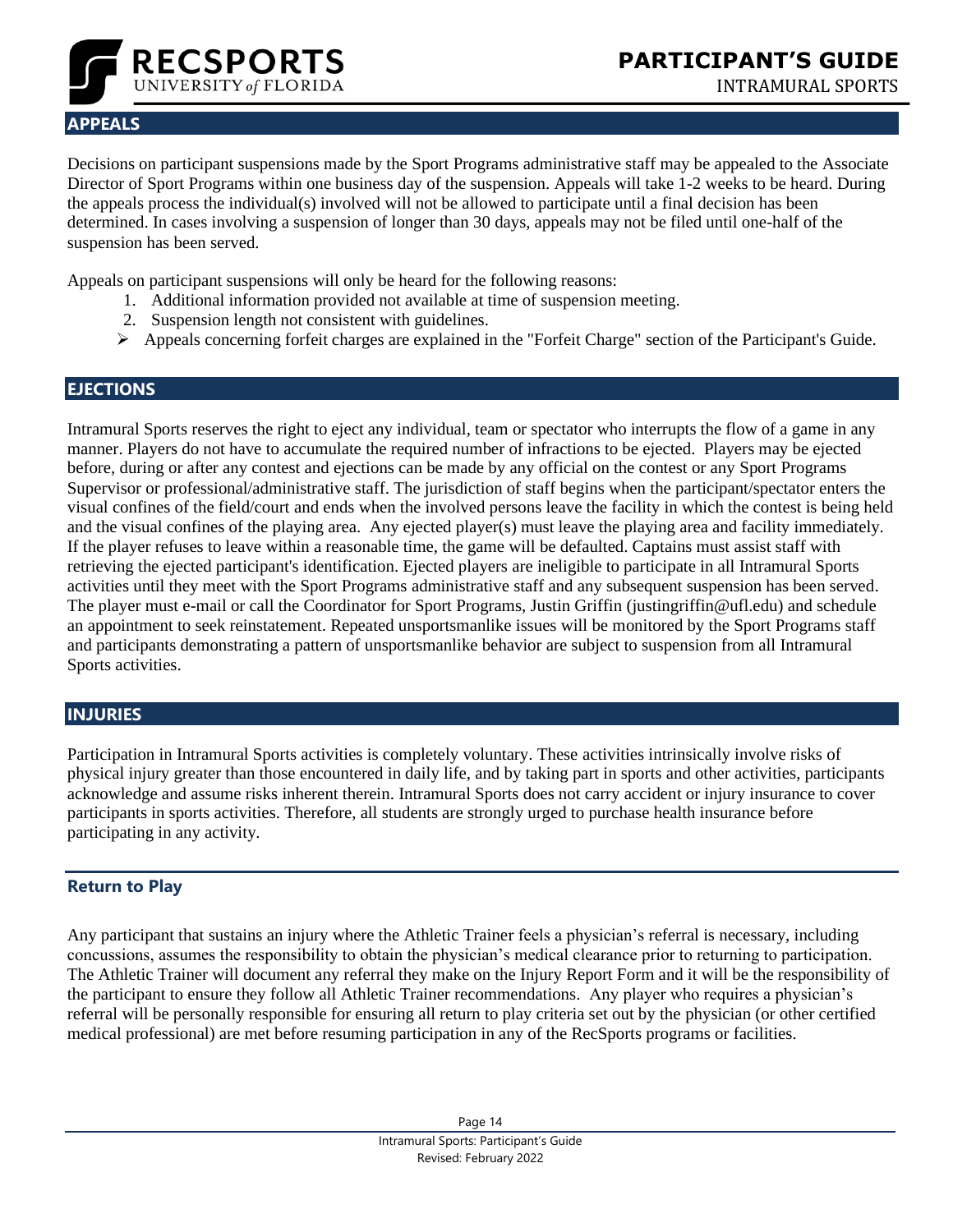

## **Athletic Trainers**

Intramural Sports provides athletic trainers who are available to evaluate injuries, prep participants and provide immediate first aid at most intramural games. Players wishing to be taped must bring their own white tape and arrive at least 30 minutes prior to their game. Should an injury occur, the athletic trainer will treat to the best of their ability and may refer participants for additional medical attention as necessary.

## <span id="page-14-0"></span>**PLAYING RULES/MERCY RULES**

The rules in all sports are based on national association rules with modifications, when appropriate, to make the activity safe and enjoyable for the players while attempting to maintain the identity of the game. Intramural Sports reserves the right to modify playing rules at any time to meet the best interests of the league. The rules of each sport are available for download on the RecSports website. Sport Programs Supervisors have the authority to rule on items not specifically covered in the rules in cases which the contest officials cannot come to a decision. The supervisor or Sport Programs staff may also assess conduct penalties which the game officials do not call in order to ensure proper safety and sportsmanship, and may default, end games prior to normal conclusion, if deemed necessary. A game becomes official after half of its normal length has been completed.

Many of our leagues have a point differential at which a contest is ended at no penalty, default or forfeit, to either team. This point will not take place until at least half of the game has been completed. A game will be concluded when the mercy rule is reached regardless if both the winning and losing team wish to continue play. Sport Programs staff may end a game prior to its normal completion if the teams are purposefully avoiding reaching the mercy rule.

| The "mercy rules" for each sport are as follows: |                                                                                                                   |  |
|--------------------------------------------------|-------------------------------------------------------------------------------------------------------------------|--|
| <b>Flag Football</b>                             | 50 point lead at or after halftime, or per NIRSA<br>rules at the 2-minute warning.                                |  |
| 4-on-4 Football                                  | 50 point lead at or after halftime, or per NIRSA<br>rules at the 2-minute warning.                                |  |
| 5-on-5 Basketball                                | 35 point lead at or after halftime, or 20 points<br>at the 2-minute mark.                                         |  |
| Softball/Kickball                                | 12 run lead after 3.5 innings; both teams must<br>bat in said innings if visiting team is ahead.                  |  |
| Indoor/Outdoor Soccer                            | 10 goal lead (20 for Co-Rec) at or after<br>halftime, or 5 goal lead (14 for Co-Rec) with 5<br>minutes remaining. |  |

➢ Sports not listed follow their own specific format and do not have a "Mercy Rule."

## <span id="page-14-1"></span>**OFFICIAL'S FEEDBACK**

During each contest intramural sports officials are monitored and evaluated by Sport Programs supervisors and staff. These evaluations are used as a basis for improving job performance. Participants wishing to provide feedback about the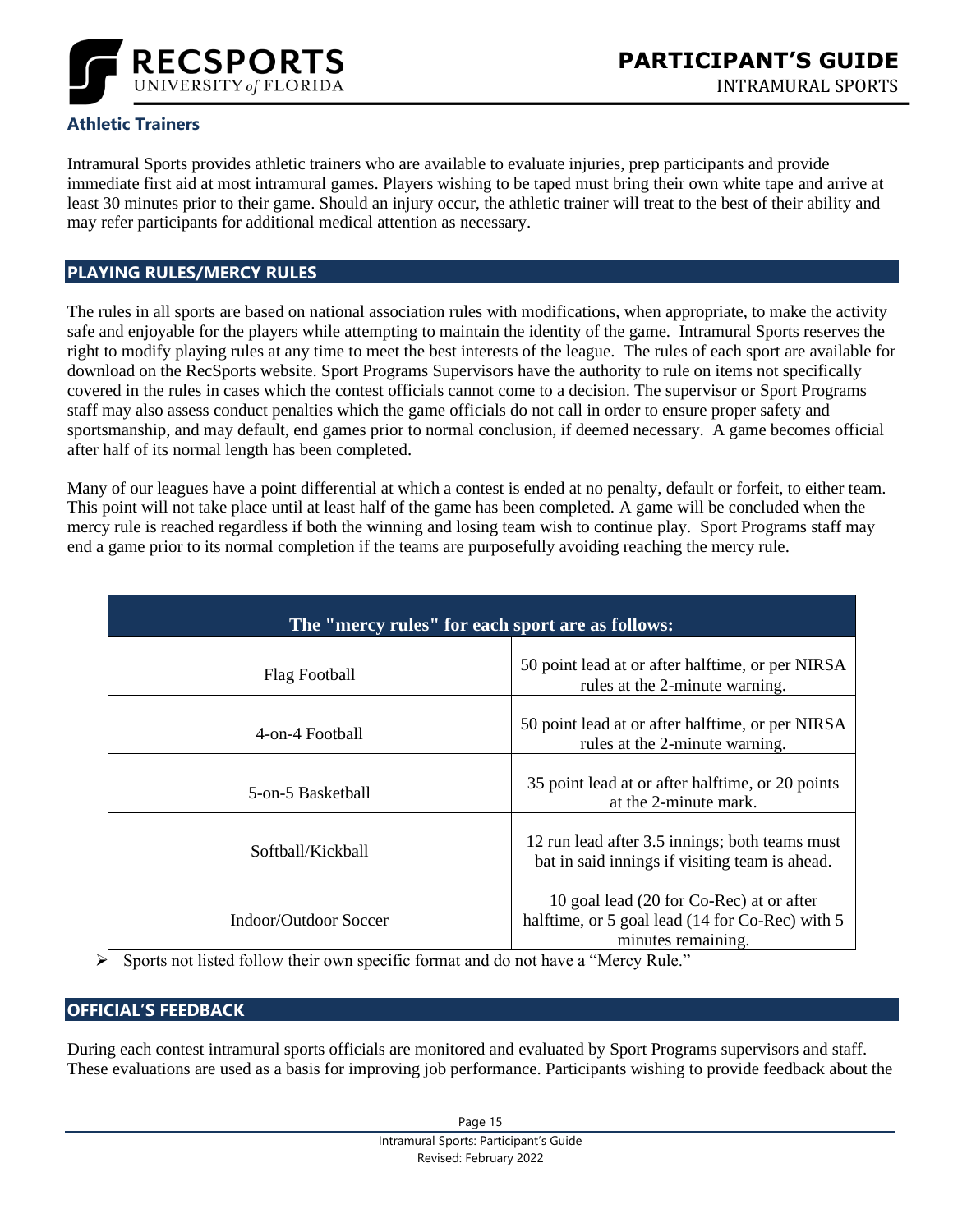

official's performance should contact the league coordinator for that sport by e-mail. E-mail addresses for league coordinators can be found on each individual sport's page on the RecSports website. These comments should be with the intent to help improve the quality of the officiating in our program and in no way have an effect on the official's employment status or future regular season assignments.

Vulgar, obscene or abusive comments made through social media channels directed toward or in reference to student staff members are prohibited. Offenders may be subject to suspension from intramural sports activities and/or RecSports facilities as well as referral to the Dean of Students Office for possible violation of the Student Honor Code.

## <span id="page-15-0"></span>**SPORTSMANSHIP**

Intramural Sports expects all participants and spectators to conduct themselves in a sportsmanlike manner. Following each game, officials and/or supervisors evaluate team and spectator behavior and issue sportsmanship ratings. Acts and conduct by participants and spectators before, during and after the game will be considered. Captains may view their sportsmanship rating online and questions about particular ratings should be directed to the sport's league coordinator. To be eligible for the playoffs, a team must have a minimum average sportsmanship rating of seven. Recreational Sports at University of Florida requires scorekeepers, officials, and supervisors to enforce all rules regarding unsportsmanlike conduct by participants, spectators, and coaches. Violators will be ejected. It is strongly suggested you remind all teammates, spectators and coaches of this policy.

During playoffs, a score of at least seven will guarantee advancement for the winning team. A winning team with a sportsmanship rating less than seven must contact and meet with the league coordinator of said sport no later than noon the day of the next contest to determine if the team should advance. Teams playing multiple games on the same night must meet with the Sport Programs administrative staff prior to their next contest if a rating below 7.0 is received.

The sportsmanship rating is designed to allow both teams to begin each game with a rating of 7. Teams have the opportunity to elevate their rating with positive acts of sportsmanship. Conversely, teams will have their sportsmanship rating reduced for a variety of reasons.

| The breakdown of sportsmanship ratings are as follows: |                                                                                                                                                                                                                                                                                                                                                                                                                                                                                                                                                                                                                                                                    |  |  |
|--------------------------------------------------------|--------------------------------------------------------------------------------------------------------------------------------------------------------------------------------------------------------------------------------------------------------------------------------------------------------------------------------------------------------------------------------------------------------------------------------------------------------------------------------------------------------------------------------------------------------------------------------------------------------------------------------------------------------------------|--|--|
| $8 - 10$                                               | <b>Excellent Sportsmanship</b> - Team and spectators demonstrate excellent sportsmanship throughout the game. Examples of<br>excellent sportsmanship include, but are not limited to: Respect shown to the game and staff by participants, coaches and<br>spectators at all times, appropriate verbiage to others, shaking hands with opponents after game, helping players up from<br>the ground, avoiding excessive celebration, maintaining complete cooperation and managing emotions of team and<br>cheering for team more often than criticizing opponents or staff. Games defaulted at least six hours prior to game time<br>will also merit a rating of 8. |  |  |
| 7                                                      | Acceptable Sportsmanship - Team demonstrates neither excellent nor poor sportsmanship. Participants may display<br>small disagreements/frustrations with decisions of staff/officials. Infrequent questioning of judgment/rules interpretation<br>not presented in a respectful manner. Minor isolated incidents of unsportsmanlike behavior towards opponents,<br>spectators or staff. Teams needing to utilize the ten-minute rule in order to begin a contest or teams that forfeit a contest.                                                                                                                                                                  |  |  |
| $5-6$                                                  | <b>Below Average Sportsmanship</b> – Some incidents of questioning of judgment/officiating abilities and/or public gestures<br>showing displeasure with staff. Some incidents of unsportsmanlike behavior towards opponents, spectators or staff.<br>Examples include, but are not limited to, trash talk, cursing in any manner. Technical fouls, unsportsmanlike conduct<br>flags, administrative penalties and yellow cards that are not aggressive in nature nor directed at officials, opponents or<br>spectators.                                                                                                                                            |  |  |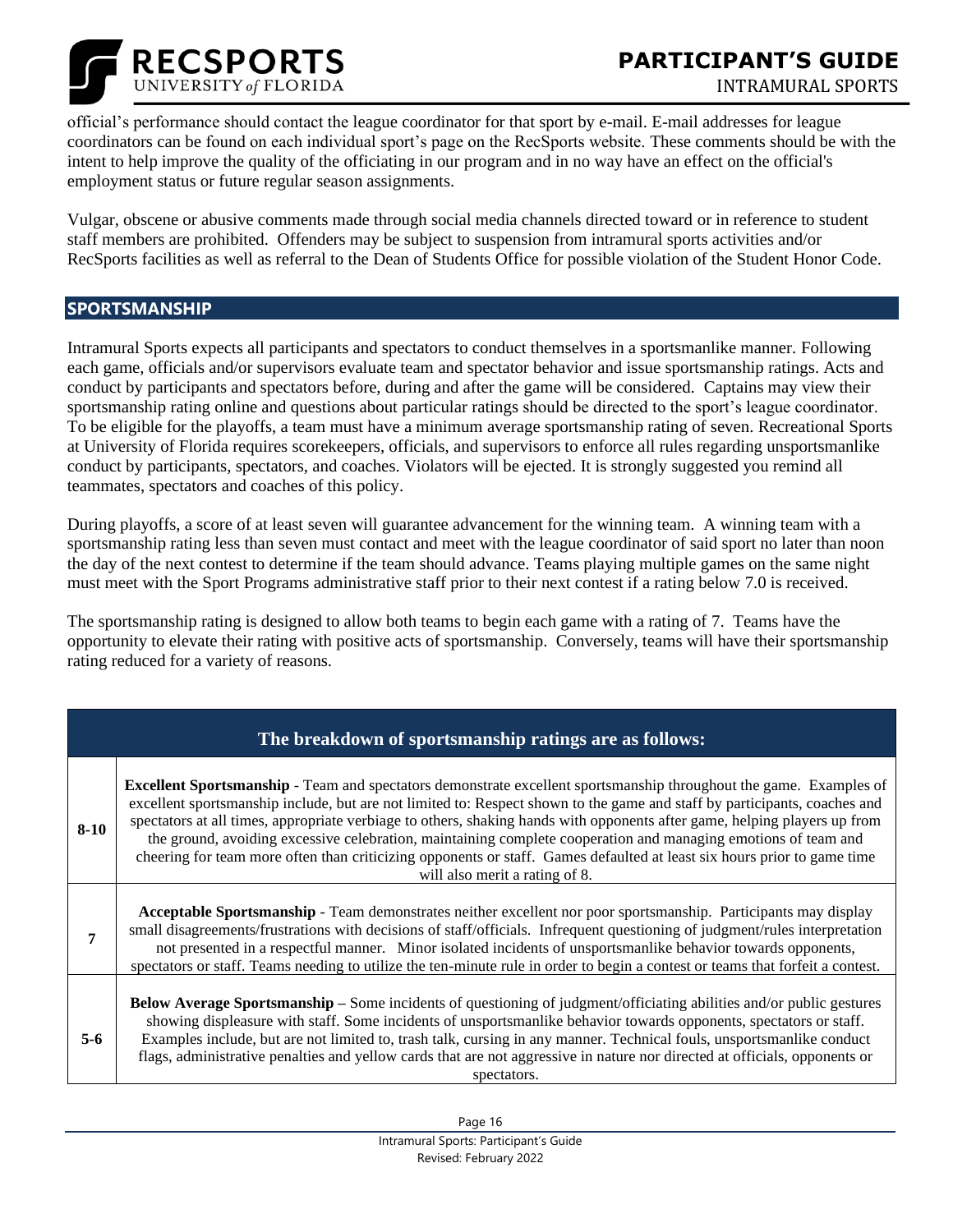

**3-4 Poor Sportsmanship -** Frequent questioning of judgment/officiating abilities and/or public gestures showing displeasure with staff. Frequent incidents of unsportsmanlike behavior towards opponents, spectators or staff. Penalties which are given for acts aggressive in nature and/or directed at officials, opponents or spectators such as unsportsmanlike penalties in volleyball, flag football, yellow card in soccer, technical foul in basketball, team/player warning in softball. Ejection(s) prior to the contest for illegal use of an ID, or ejections during the contest for non-conduct related matters such as a tied flag belt or a soccer handball in the box.

**Unacceptable Sportsmanship -** Multiple unsportsmanlike calls, technical fouls, cautions and/or team warnings (not on the same participant) and/or spectator's harassment of the officials/opposing team. Consistent questioning of judgment/officiating abilities and/or public gestures showing displeasure with staff. Consistent incidents of unsportsmanlike behavior towards opponents, spectators or staff. Conduct-related ejections.

 $\triangleright$  Sportsmanship ratings are affected by team, participant and spectator conduct before, during and after a contest.

## <span id="page-16-0"></span>**PLAYOFF SELECTION**

**0-2**

For the purposes of the below section, *"Student"* is defined as someone who is currently enrolled in classes at UF, while *"Non-Student"* is defined as someone who is not currently taking classes at UF.

## **Collegiate Brackets**

Collegiate brackets consist of teams which contain zero, one, two or three non-students on their roster. All teams who finish the regular season with a .500 or better winning percentage, meet the sportsmanship criteria (see Sportsmanship), and forfeit zero or one contest during the regular season will automatically be eligible for the playoffs. Teams that finish the regular season with a winning percentage below .500 may request to be included in the playoffs by completing the [Playoff Request Form](https://docs.google.com/forms/d/e/1FAIpQLScQeA9Uo9zNIFjXaKjETSx1bkmkyr5ORUOCE_X98oZ_OukCWg/viewform) for said sport by the date/time specified in league emails. All regular season game results and sportsmanship ratings become final at 12pm the day following the end of the regular season. It is the captain's responsibility to ensure that all information is correct prior to that deadline. All qualifying teams will have the opportunity to select their position in the playoff bracket, with the exception of the Fraternity  $\&$  Sorority league which are automatically seeded by pre-determined league rules.

Teams will be ranked by their winning percentage with the tiebreaker being average sportsmanship points. Further ties will be broken randomly. League Coordinators will notify team captains of the day and time of the selection draft. Qualifying teams that fail to select their spot in the draft prior to its conclusion will be randomly assigned an open spot by the League Coordinator.

#### **Community Brackets**

Community brackets consist of the following teams:

1. Contain four or more non-students on their roster.

2. Contain one, two or three non-students on their roster. If this team chooses to play in the Community Bracket, they may not participate in the Collegiate Bracket.

3. Contain zero non-students on their roster. These teams are permitted to participate in both the Collegiate and Community Brackets.

All teams who meet one of the above criteria and meet the sportsmanship criteria (see Sportsmanship), and forfeit zero or one contest during the regular season will be eligible for the playoffs. Teams meeting the above criteria that wish to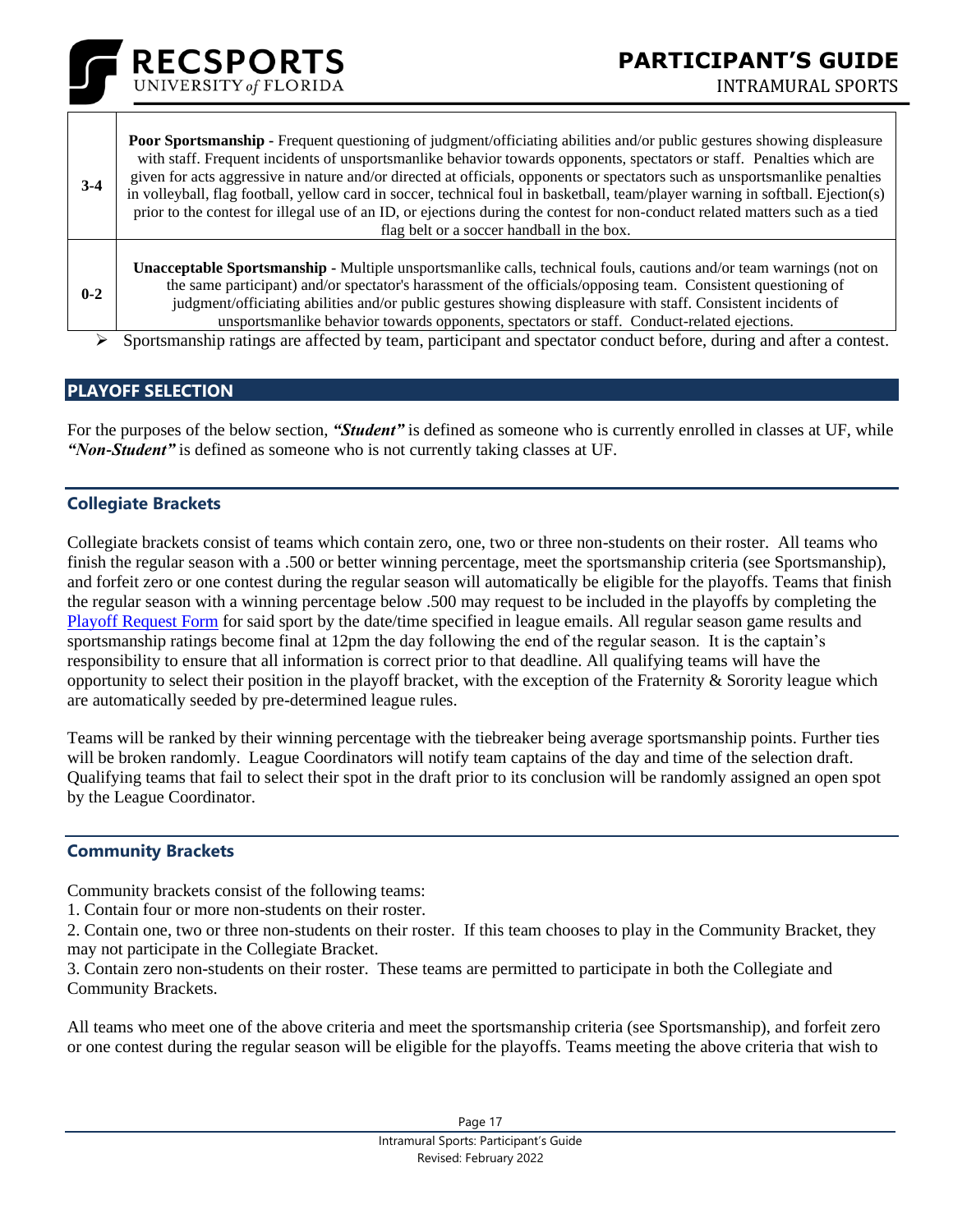

be included in the Community Bracket must complete the Community Bracket Playoff Request form for said sport by the date/time specified in league emails. A Community Bracket must consist of four or more teams to commence.

All qualifying teams will have the opportunity to select their position in the playoff bracket. Teams will be ranked by their winning percentage with the tiebreaker being average sportsmanship points. Further ties will be broken randomly. League Coordinators will notify team captains of the day and time of the selection draft. Qualifying teams that fail to select their spot in the draft prior to its conclusion will be randomly assigned an open spot by the League Coordinator.

If a Community Bracket does not meet the number of teams needed to commence, the following will occur: 1. Teams containing four or more non-students on their roster will be able to remove enough non-students to be compliant with the Collegiate Bracket rules. Teams who cannot be compliant with the non-student minimum will not advance or participate in any playoff bracket.

2. Teams with zero, one, two or three non-students will be moved to the Collegiate Bracket.

## **Individual Sports**

Individual sports, such as tennis and racquetball, may have different qualifications for playoffs due to reduced time to finish a playoff system. Standard playoff format is to finish .500 or better and have proper sportsmanship to qualify. If a league is utilizing a different playoff format, it will be explained by the League Coordinator prior to the playoffs.

## <span id="page-17-0"></span>**AWARDS**

The Champions in the Men's, Fraternity, Sorority, Women's, Residence Hall, Open, Community and Co-Rec leagues will receive champion T-shirts (a minimum of three (four in Community) teams are needed to comprise a league). Players must participate at least once with their team to be eligible to receive a championship shirt.

The maximum number of shirts allocated to a championship team is as follows: Maximum of 16 shirts for: Softball/Kickball Maximum of 14 shirts for: Fall Flag Football\*\*, Outdoor Soccer\*\*, Ultimate Frisbee Maximum of 12 shirts for: Indoor Soccer, Volleyball Maximum of 10 shirts for: Basketball Maximum of 8 shirts for: 4-on-4 Flag Football, 4-on-4 Sand Volleyball Maximum of 6 shirts for: 3-on-3 Basketball, Wallyball and Team Bowling, Team Tennis, Team Racquetball Maximum of 4 Shirts for: Team Golf, 2-on-2 Sand Volleyball Esports champion shirts will vary based on the required number of players to participate in each game offered.

\*Allocations for other events will be determined by the tournament director but will not exceed 1.5 times the number of players playing on a team at one time.

\*\* Fall Flag Football and Outdoor Soccer add 1 shirt given for Co-Rec.

While efforts are made to ensure champions receive the proper sized T-shirt, we cannot guarantee accommodation of all champion's sizes. Random shirt sizes will be given to the team captain to distribute to players not present at the championship.